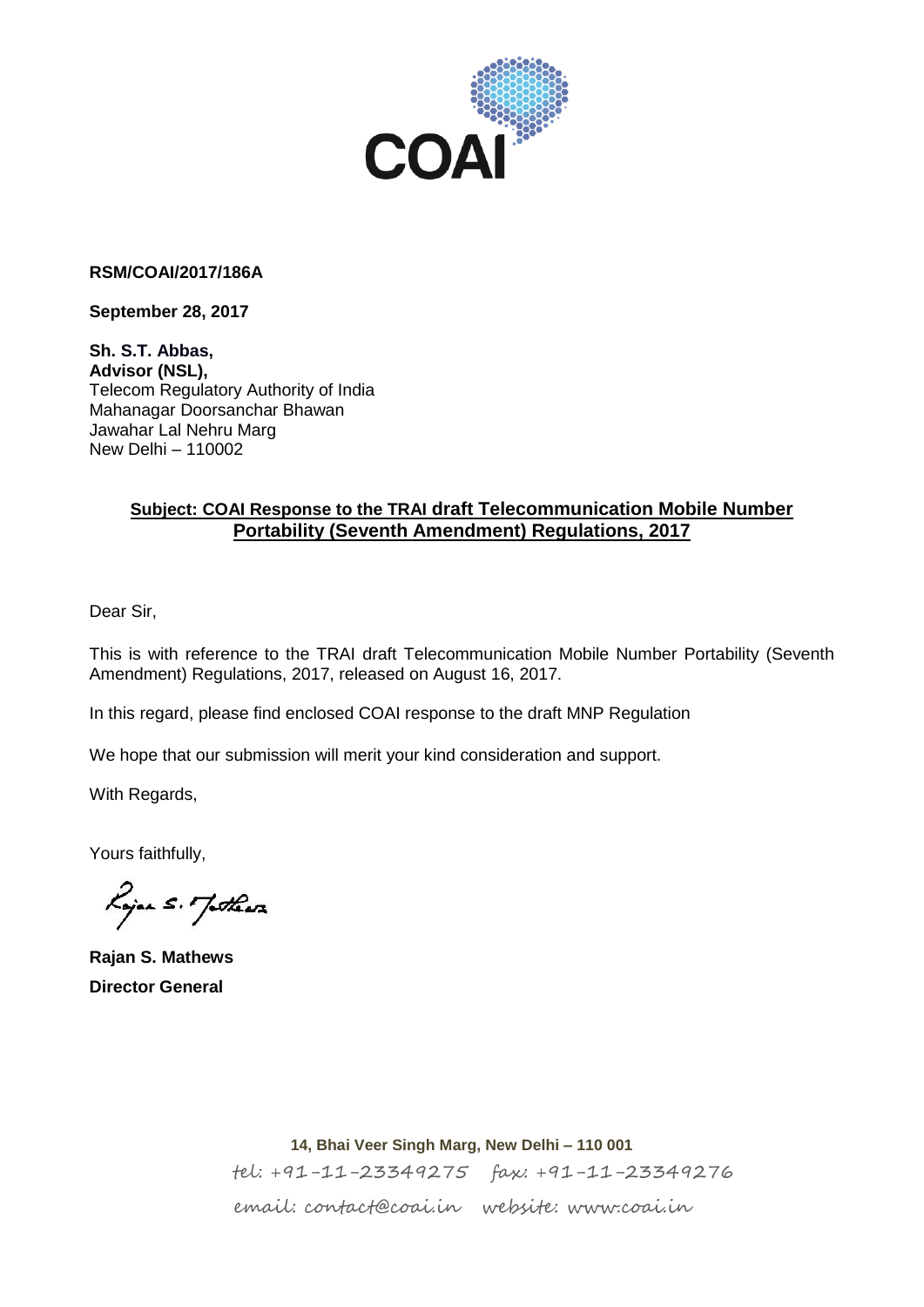

#### **Response to draft Telecommunication Mobile Number Portability (Seventh Amendment) Regulations, 2017 Released on August 16, 2017**

#### **A. Draft MNP (Seventh) Regulations:**

At the outset, we would like to submit that Industry is committed towards enhancing subscriber satisfaction by reducing the Rejection of porting requests due to mismatch of UPC codes.

COAI Comments on the draft MNP Regulations are as below:

### **1. Regulation 8 & 9: Mechanism of sharing UPC by DO to MCH and RO to confirm correctness of UPC with MCH:**

- a. TRAI vide its said Regulations has proposed to implement the mechanism for sharing the UPC generated by Donor Operator (DO) with MNP Clearing House (MCH), which in turn can be approached by the Recipient Operator (RO), to confirm the correctness and validity of the UPC submitted by the subscriber. TRAI has of the view that this mechanism will result in reduction in the rejection genuine porting requests.
- b. Our members will respond individually to the proposed Amendment to the MNP Regulation 8 & 9. However, we would like to highlight following points for your kind consideration:
	- i. **Timeline for Implementation:** In case this amendment is accepted by the Authority, our member operators will require at least **six months** for implementation, from the date when the amendment to the draft Regulations is notified. The additional time required is due changes in multiple system applications like (Number portability Gateway, Billing System, Collection system, Customer Relationship Management, Data warehousing /MIS).
	- ii. **Per Port Transaction Charge:** The Port Transaction charge is the charge payable by the RO to the MNPO for processing the porting request of a mobile number. .

However, in this case wherein there is no actual porting taking place and there is only sharing of the information between the DO, MCH and RO, to confirm the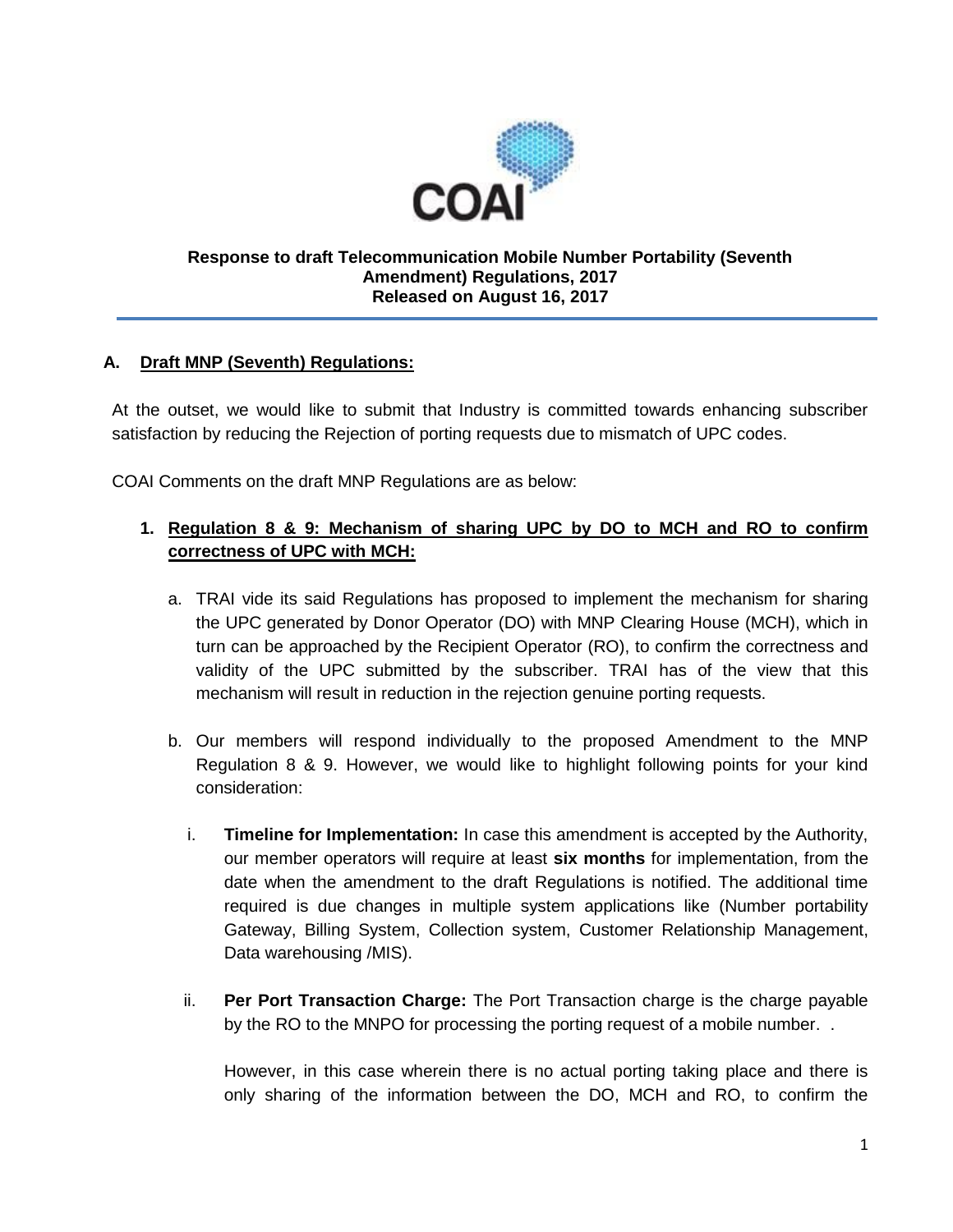correctness and validity of UPC, **we would like to submit that there should not any Port Transaction.**

# **2. Regulation 14: Sharing of the subscriber Bill and Payment information by DO to RO**

a. We are in agreement with this proposal as the requirement would certainly assist RO in getting the requisite details before effecting with disconnection.

# **B. Additional Points:**

Further, to the above, we would like to highlight some of the requests made by COAI for the considerations of the Authority vide its various representations:

# 1. **MNP per Port Transaction Charge as Pass through Charge:**

- a. The per port transaction charge received by the RO is payable to the MNPO and since nothing is retained by RO; it is not justifiable to levy license fee on the same.
- b. Further, the MNPO pays the license fee on the per port transaction charge which it receives from the RO. The levy of license fee on the per port transaction charge on the both service providers RO and as well as MNPO amounts to a dual levy of license fee and the same is not justified.
- c. Industry has taken up this issue several times with DoT in the past; however this request has not been accepted.
- d. In light of the above, we again request TRAI to kindly consider our submissions and Recommend to DoT to allow **the Per Port Transaction charge paid by the RO to MNPO as a deduction from the Gross Revenue for calculating the AGR for the purpose of the payment of license fee.**

# 2. **MNP per port Transaction Charge need to be reduced:**

- a. TRAI will appreciate that the per port transaction charges has remained constant at Rs. 19, since the time the MNP was lunched in India.
- b. With the increase in the number of the porting request and considering that mostly this cost is being incurred by the RO, we would like to request TRAI to kindly review and reduce the MNP per port transaction charges.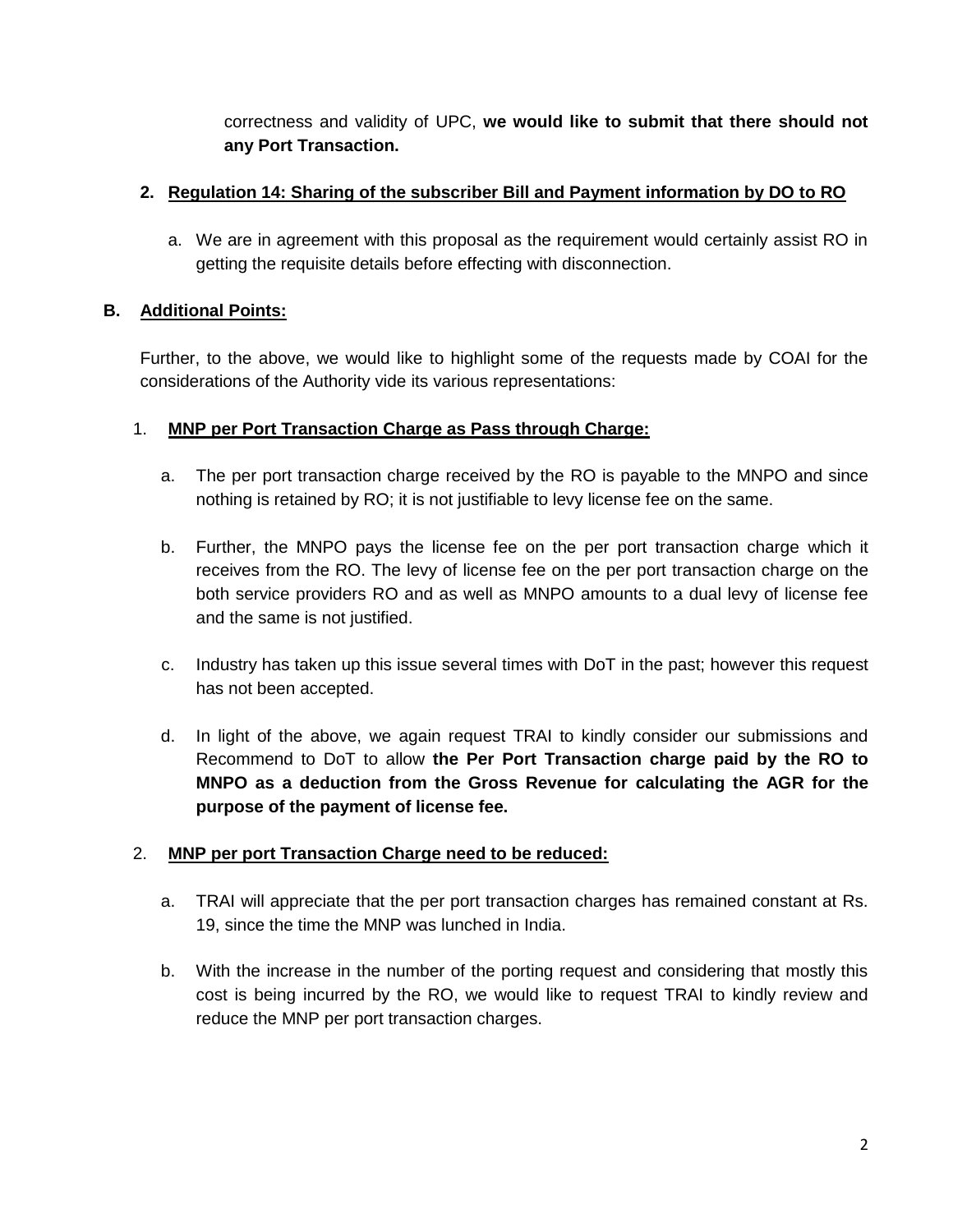#### 3. **Porting request withdrawal process:**

- a. As highlighted earlier, vide industry submissions dated 24.03.2011 and 23.01.2012 regarding the electronic process of the withdrawal of the porting requests by the subscriber; we hereby again request the Authority that the existing process of withdrawal needs to be more consumer friendly and SMS based withdrawal through a short code should be allowed.
- b. SMS based withdrawal process is consumer friendly and provides an option to the consumer to raise a verifiable cancellation request from any place/time.
- c. The Step-wise process of for SMS/toll free number along with different approaches, for initiating cancellation of porting request is given as follows:
	- i. MCH informs the DO & RO about the acceptance of cancellation request.
	- ii. Such cases are flagged at MCH level and MCH rejects the port out request at its level.
	- iii. Hence, with the involvement of third party (MCH), the sanctity of the whole process can be ensured.

### 4. **NPD – Disconnections in 30 Days as per MNP regulations**:

- a. Considering the current scenario, there are customers who are willing to/ make payments even after 30 Days. In this case, at present, the TSPs do not have a provision for processing their requests in case payment is made by customer after a '30 days' period.
- b. It leads to customer inconvenience as his number is disconnected & returned to MCH due to which he is unable to avail the services, despite making payment.
- c. To ensure customer convenience and compliance to the MNP Regulations we propose that from the date of NPD request raised by DO, below dunning process is followed:
	- i. 15th day OG barring
	- ii. 30th day Temporary disconnection
	- iii. Communication to be sent to MCH that the number will be returned to original operator after 60 days.
	- iv. Within next 30 days from the date of temporary disconnection, if Customer clears outstanding and produces relevant proofs to the RO, the number should be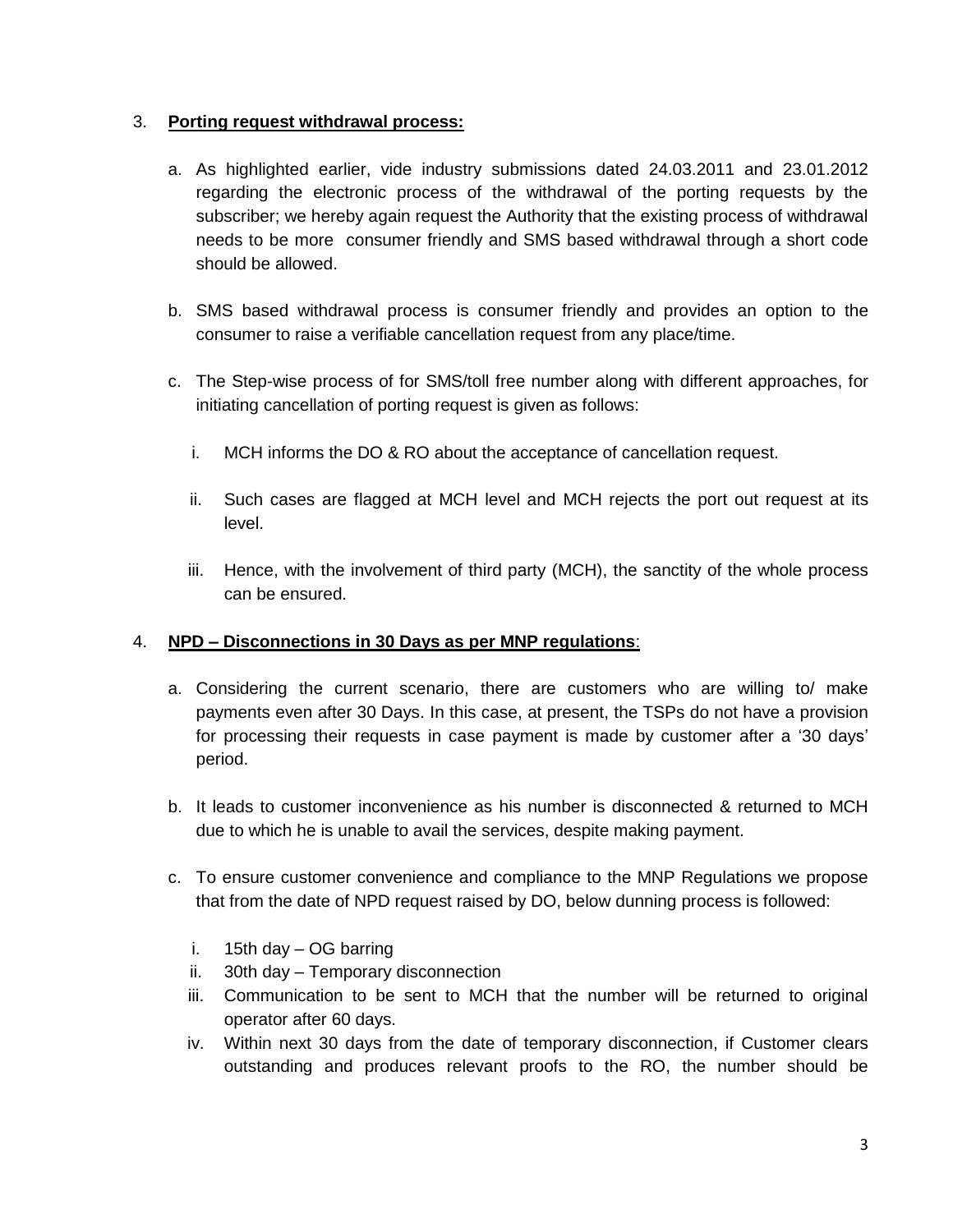reconnected and communication to be sent to MCH about Number reconnection and thus number return process should be discontinued.

5. **MCH need to broadcast the Re-allocated number series:** We would hereby like to highlight that subscribers sometimes face problem when there is a re-allocation of number series to other service provider in same or other service area. In this regard, it is suggested that the re-allocated number series may be broadcasted by MCH.

#### 6. **Issue related to calculation of Age on network of the subscriber**

- a. As per the clause 12 of the Telecommunication Mobile Number Portability Regulations, 2009, the DO can reject the port out request of a subscriber if the subscriber has made the request before expiry of a period of ninety days from the date of activation of new connection.
- b. In this regard, we would like to submit that the rationale behind allowing the DO to reject the port out request on the ground of less than 90 days is to enable the operator to recover the customer acquisition cost. Any operator can start earning revenue from a subscriber (i.e. recovering the customer acquisition cost) only from the date the service (I/C & O/G) gets activated.
- c. Thus the Tele-verification date is most relevant since the customer starts using the services of a telecom operator only from the Tele-verification date. The rental/welcome letter in case of postpaid customer and the validity period for a pack purchased by prepaid customer starts only from the date of Tele verification and not from the date of Employee verification of the customer. Even from consumer perspective, he is aware of tele-verification date (as per DoT letter consumer has to originate the call) and not the Employee activation date which happens at backend.
- d. Therefore we submit that the tele-verification date needs to be considered as the activation date, because if TSPs consider Employee verification date as activation date, the same may result in SIM cards getting activated by retailers for their pecuniary gains (channel commissions for port in). The tele-verification date helps prevent this i.e. in case there is no usage on the SIM for certain period like 30 days after Employee verification happens, this SIM is automatically deactivated.
- e. In case, subscriber opting for mobile number porting request for second time, the MNP clearing house calculates the 90 days period from the date of activation in MNP clearing house system and the day MCH receives the request. However, even here, the 90 days period will not correspond to the period counted by taking verification date on CAF, as donor operator passes the MDN information to MCH on the same day, which becomes